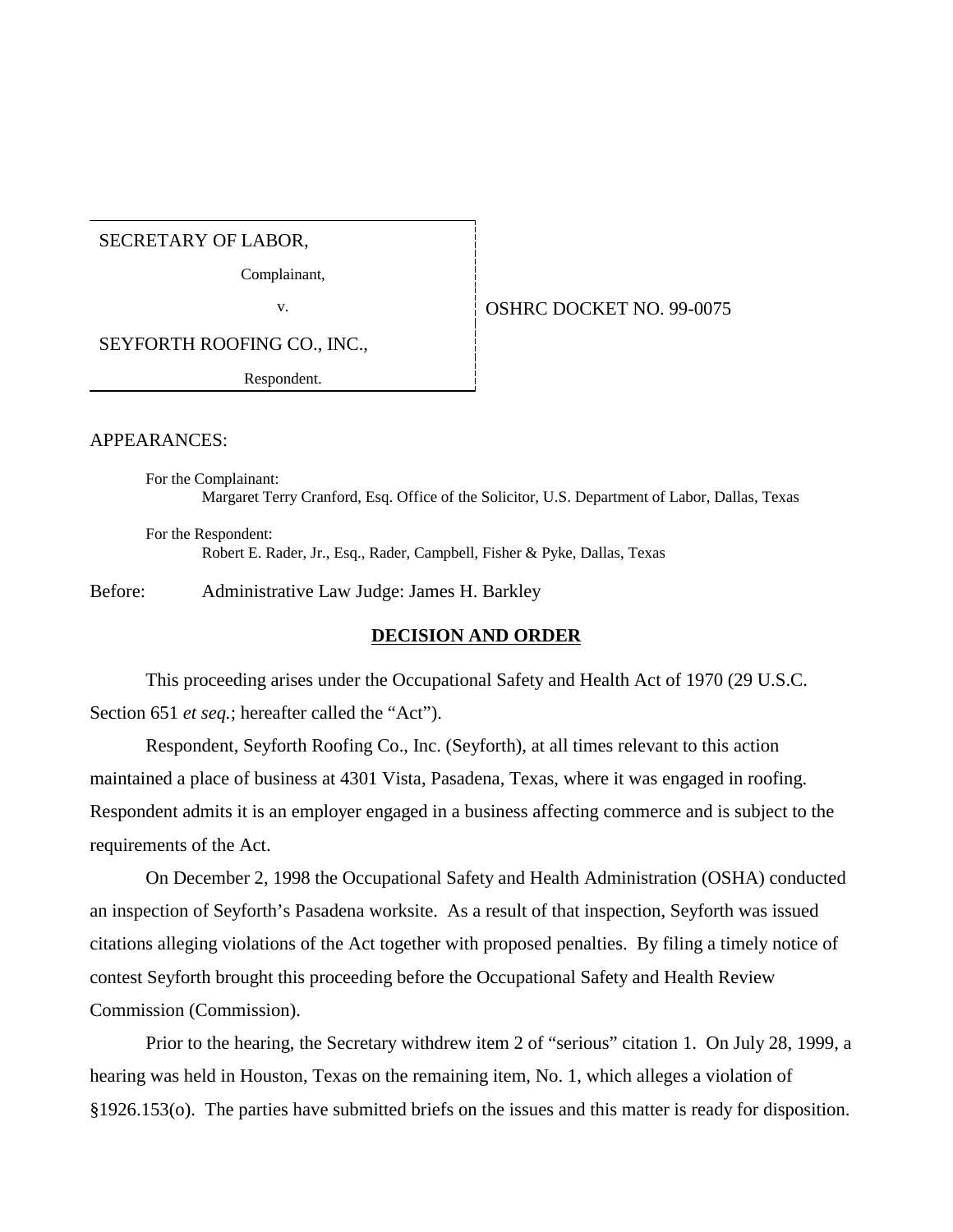# **Alleged Violations**

29 CFR 1926.153(o): Where LP gas systems are exposed to potential damage from vehicular traffic, precautions were not taken to prevent the possibility of damage to the cylinder:

(a) At 4301 Vista, Pasadena, Texas, near front entrance where a 250 gallon propane tank was not protected from vehicular equipment.

# *Facts*

Kelly Knighton, the OSHA Compliance Officer (CO), testified that she arrived at Seyforth's Pasadena work site at approximately 9:45 a.m. on December 2, 1998 (Tr. 5-6). Knighton observed an employee using a Skytrack forklift to unload tar from a truck (Tr. 6-8). The employee was operating the forklift within the proximity of a 250 gallon LP [liquified petroleum] tank which was being used to heat the tar kettle for Seyforth's roofing operation (Tr. 8-9, 13-14; Exh. C-2). CO Knighton stated that as she watched, the operator used the forklift to unload metal doorframes for the inside of the building (Tr. 10, 29). Knighton stated that she saw the Skytrack make three or four passes before the driver could be flagged down (Tr. 19). Knighton estimated that as the Skytrack moved, the tines of the forklift passed within 3 to 5 feet of the tank (Tr. 10). Knighton testified that she observed four Seyforth employees working within the vicinity of the tank as the Skytrack passed by (Tr. 15, 19).

Knighton testified that she alerted the driver, a superintendent for the general contractor on site, Mr. Fontenot, to the hazard involved in operating the Skytrack in the vicinity of the LP tank (Tr. 8, 28). Fontenot asked if the hazard could be abated by putting up some flags (Tr. 12). Knighton testified that she told Fontenot that the flags would serve as a temporary measure, but that physical barricades which would prevent any contact with the LP tank are required by OSHA standards (Tr. 12, 22, 26, 54; Exh. C-1). Knighton testified that flags were strung around the LP tank within 30-45 minutes of her arrival on the site (Tr. 24).

Noe Sanchez, Seyforth's kettleman (Tr. 42), testified that it is part of his specifically assigned duties to watch over the kettle and LP tank and to ensure that the area is guarded (Tr. 43-46; Exh. R-1). Sanchez testified that on the morning of the OSHA inspection he had strung yellow caution tape around the kettle area (Tr. 48-49; Exh. C-4). Sanchez testified that the stucco subcontractor had removed the tape, between 7:00 and 8:00 a.m the morning of the OSHA inspection, in order to erect scaffolding in the area (Tr. 50-51). Sanchez testified that he allowed the other workers to remove the caution tape, but warned them to be careful while working in the area (Tr. 52, 74). Sanchez further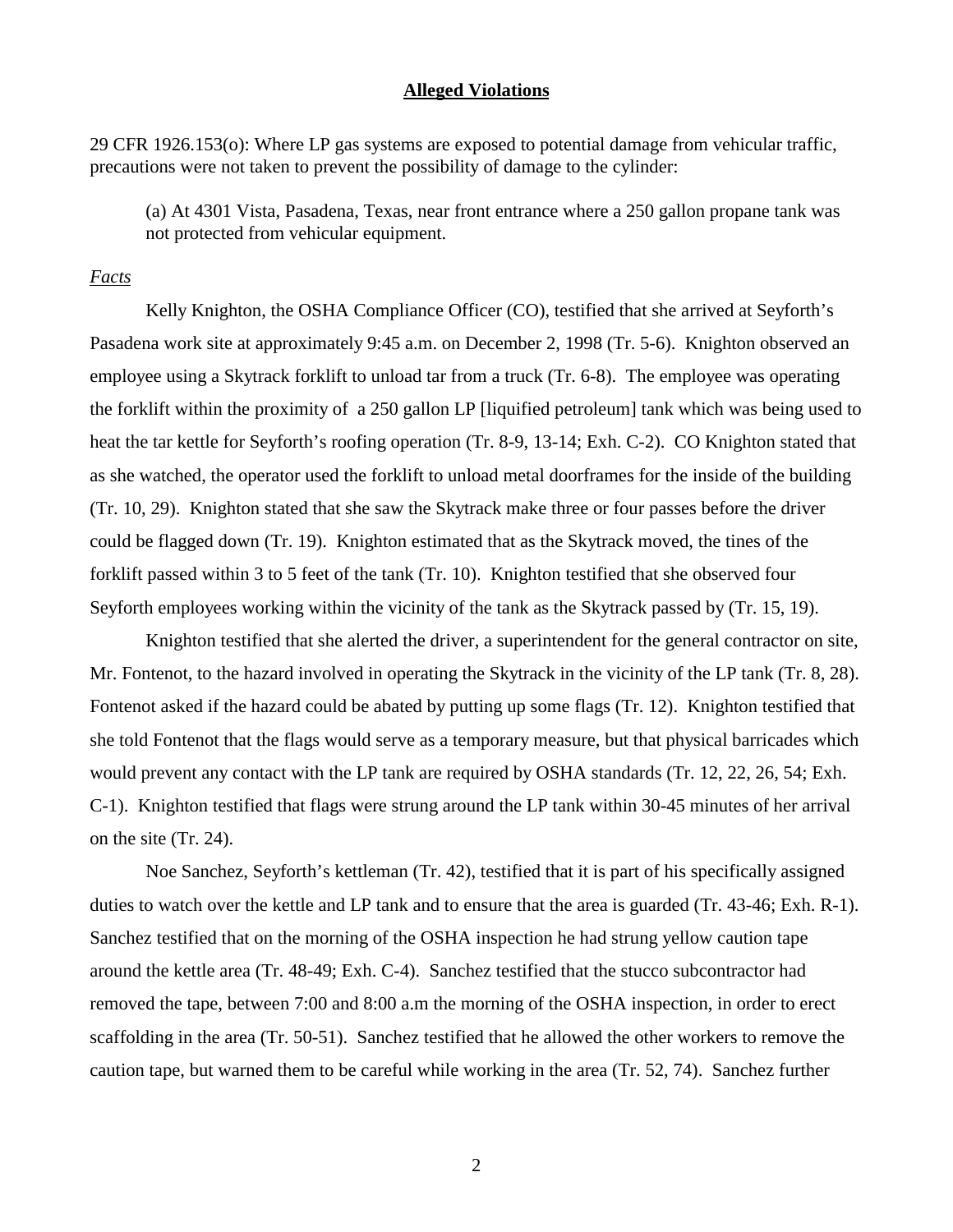stated that approximately 15 minutes prior to the OSHA inspection, he warned the forklift driver as he worked in the area, to assure that the Skytrack did not come too close to the tank (Tr. 54-55, 66).

#### *Discussion*

Section 1926.153(o) provides:

Where damage to a liquefied petroleum gas system from vehicular traffic is a possibility, precautions against such damage shall be taken.

Seyforth maintains that the cited standard is unconstitutionally vague, citing *e.g., Midwest By-Products, Inc.,* 3 BNA OSHC 1408, 1974-75 CCH OSHD ¶19,827 (No. 2840, 1975), in which the Commission upheld the administrative law judge's (ALJ) dismissal of a citation issued under §1910.110(10), which is identical to the standard at issue in these porceedings, but is applicable to general industry, rather than construction. The ALJ in that case found that the standard was so vague as to be unenforceable. Seyforth goes on to cite 1992 and 1993 ALJ decisions holding that the Secretary's interpretation of §1910.110(10) to require physical barriers was, under the cited circumstances, unreasonable. *See, CDI Contractors, Inc.,* 15 BNA OSHC 2223 (No. 91-1987, 1992); *A.R.. Contractors, Inc.*, 16 BNA OSHC 1350 (No. 91-2277, 1993).

Complainant maintains that the Secretary has consistently interpreted the cited standard as requiring a physical barrier that would prevent any vehicular traffic from contacting a LP gas tank. Complainant argues that the yellow caution tape Seyforth claims to have strung around the LP tank would not conform to the standard's requirements. Moreover the Secretary points out, there were *no* physical precautions of any kind in use at the time of the OSHA inspection.

The cited standard is, as noted by Seyforth, broadly worded, and subject to differing interpretations. Nothing in the plain language of the standard provides employers with fair warning that physical barriers are required by the Secretary to avoid citation. A broadly worded standard, however, may be saved from constitutional vagueness where the application of objective external criteria gives the standard meaning. *J.A. Jones Constr. Co.*, 15 BNA OSHC 2201, 1991-93 CCH OSHD ¶29,964 (No. 86-2059, 1993). The Secretary's interpretive rules, agency enforcement guidelines, and interpetations embodied in OSHA citations may provide notice to affected employers of their duties under a broadly worded standard. Prior Commission decisions have also been found to put employers on notice of proscribed conduct under a broadly worded standard. *Corbesco, Inc. V. Dole*, 926 F.2d 422 (5th Cir. 1991).

The Secretary did not introduce, and this judge is aware of no formal interpretation of the cited standard. The issue at bar, however, has been litigated extensively. In every case the Secretary argued

3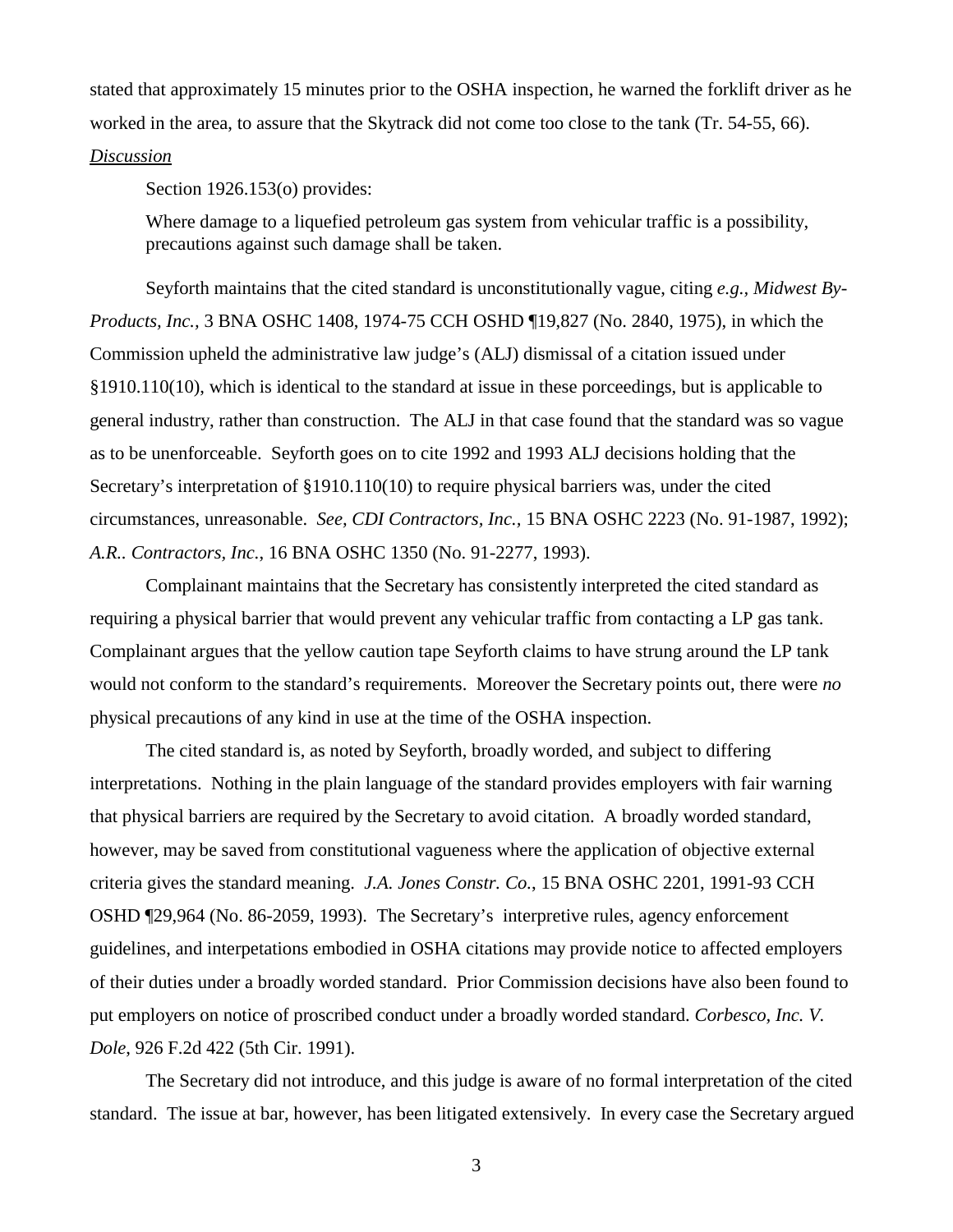that the cited standard required physical barriers be erected. However, in none of the cases litigated did the Commission find that the Secretary's interpretation of the standard was reasonable. In none of the cases was the citation upheld. The Secretary could have, but has not, amended the problematic language to require barriers. This judge cannot find, therefore, that a reasonable employer, reviewing the available information, would have concluded that physical barriers were required to conform with the cited standard.

However, even accepting Seyforth's argument that physical barrieres are not required by the cited standard, Seyforth was in violation of the cited standard. While Seyforth could not be expected to know that it was required to erect a barrier around the LP tank, it was aware that some kind of physical precaution, such as perimeter tape or warning lines were required; Seyforth's own safety rules require that the tank be secured with perimeter tape, barricade or warning lines (Exh. R-1). Perimeter tape around the LP tank had been removed between 7:00 and 8:00 a.m., with the consent of Respondent's kettleman, to allow a forklift to operate in the area. It is precisely when such vehicular traffic is near the propane tank that the required precautions need to be in place, to remind the vehicle operators to be cautious in the presence of explosive gas. As presented, the facts establish a violation of the cited standard. $<sup>1</sup>$ </sup>

# *Penalty*

A penalty of \$2,625.00 was proposed by the Secretary.

The violation was correctly classified as "serious." CO Knighton testified that if a tine of the forklift had punctured the LP tank, the tank could become a projectile (Tr. 16). A spark could ignite the escaping petroleum resulting in an explosion (Tr. 15). Employees in the area could suffer fractures, contusions, severe burns, and/or death (Tr. 17). Four employees were exposed to the cited standard while the forklift was operated in the vicinity of the LP tank. The gravity of the violation was overstated, however, in that CO Knighton did not take into account that some precautions, *i.e.,* caution tape, had been in place earlier in the morning (Tr. 32-33).

Knighton testiifed that the proposed penalty reflects as 15% reduction for good faith, and a 10% reduction based on Seyforth's history (Tr. 19-20).

Taking into account the relevant factors, including the reduced gravity calculation, I find that a penalty of \$1,300.00 is appropriate.

 $1$  At the hearing, Seyforth withdrew the previously raised "unpreventable employee misconduct" affirmative defense (Tr. 35).